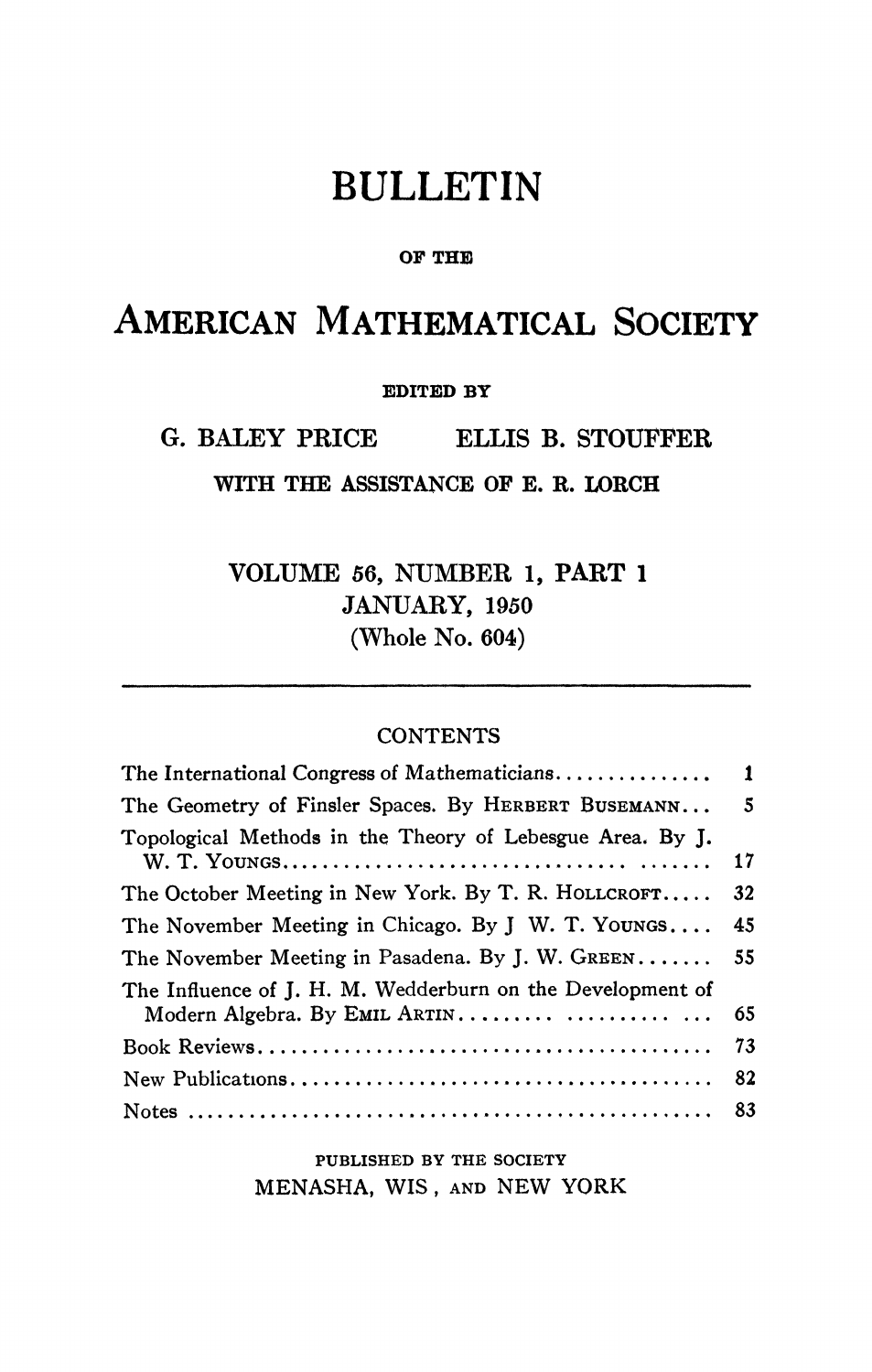**General Office:** Room 305, Low Memorial Lîbrary, 531 West 116th Street, New York 27, N.Y.

Executive Director: Dr. H. M. MacNeille, Low Memorial Library, 531 West 116th Street, New York 27, N.Y.

**Editorial Office, Mathematical Reviews:** Brown University, Providence 12, R.I. Executive Editor: Dr. R. P. Boas.

#### **Officers and Editors:**

President: Professor J. L. Walsh, Harvard University, Cambridge *38,* Mass.

President Elect: Professor John von Neumann, Institute for Advanced Study, Princeton, N.J.

Secretary: Professor J. R. Kline, American Mathematical Society, University of Pennsylvania, Philadelphia 4, Pa.

Associate Secretaries:

Professor J. W. Green, University of California at Los Angeles, Los Angeles 24, Calif.

Professor T. R. Hollcroft, Wells College, Aurora, N.Y.

Professor W. M. Whyburn, University of North Carolina, Chapel Hill, N.C.<br>
Professor J. W. T. Youngs, Indiana University, Bloomington, Ind.<br>
Treasurer: Dean A. E. Meder, Jr, Rutgers University, New Brunswick, N J.<br>
I ibrari

Librarian: Professor Arnold Dresden, Swarthmore College, Swarthmore, Pa. Managing Editor of the Bulletin: Dean E. B. Stouffer, University of Kansas,

Lawrence, Kan.<br>Managing Editor of the Proceedings: Professor Nathan Jacobson, Yale University,

Managing Editor of the Proceedings: Professor Nathan Jacobson, Yale University,<br>Mew Haven, Conn.<br>Managing Editor of the Transactions and Memoirs: Professor G. T. Whyburn, Uni-<br>usesity of Virginia Charlotteeville, Va

versity of Virginia, Charlottesville, Va.<br>Chairman, Mathematical Reviews Editorial Committee: Professor William Feller,<br>Cornell University, Ithaca, N.Y.

Chairman, Colloquium Editorial Committee: Professor C. C. MacDuffee, University of Wisconsin, Madison 6, Wis.<br>Chairman, Mathematical Surveys Editorial Committee: Professor A. W. Tucker,

Chairman, Mathematical Surveys Editorial Committee: Professor A. W. Tucker,<br>Princeton University, Princeton, N.J.<br>Chairman, Proceedings of Symposia in Applied Mathematics Editorial Committee:

Professor R. V. Churchill, University of Michigan, Ann Arbor, Mich.

Managing Editor of the American Journal of Mathematics: Professor Aurel Wintner, Johns Hopkins University, Baltimore 18, Md,

The initiation fee and annual dues of members of the Society (see this BULLETIN, March 1949, Part 2, pp. 5-6) are payable to the Treasurer of the Society, A. E. Meder, Jr., 531 West 116th St., New York 27, N.Y.

The BULLETIN OF THE AMERICAN MATHEMATICAL SOCIETY is published bimonthly, in January, March, May, July, September, and November. Price per annual volume, with the Proceedings of the American Mathematical Society, \$11.00. Subscriptions, orders for back numbers, and inquiries in regard to nondelivery of current numbers<br>should be addressed to the American Mathematical Society, 450 Ahnaip Street,<br>Menasha, Wis., or Low Memorial Library, 531 West 116th Street,

Entered as second class matter April 24, 1926, at the post office *at* Menasha, Wis., under the act of August 24,1912. Acceptance for mailing at the special rate of postage provided for in the act of February 28, 1925, embodied in paragraph 4, section 538, P.L. and R., authorized May 9, 1935.

Copyright, American Mathematical Society, 1950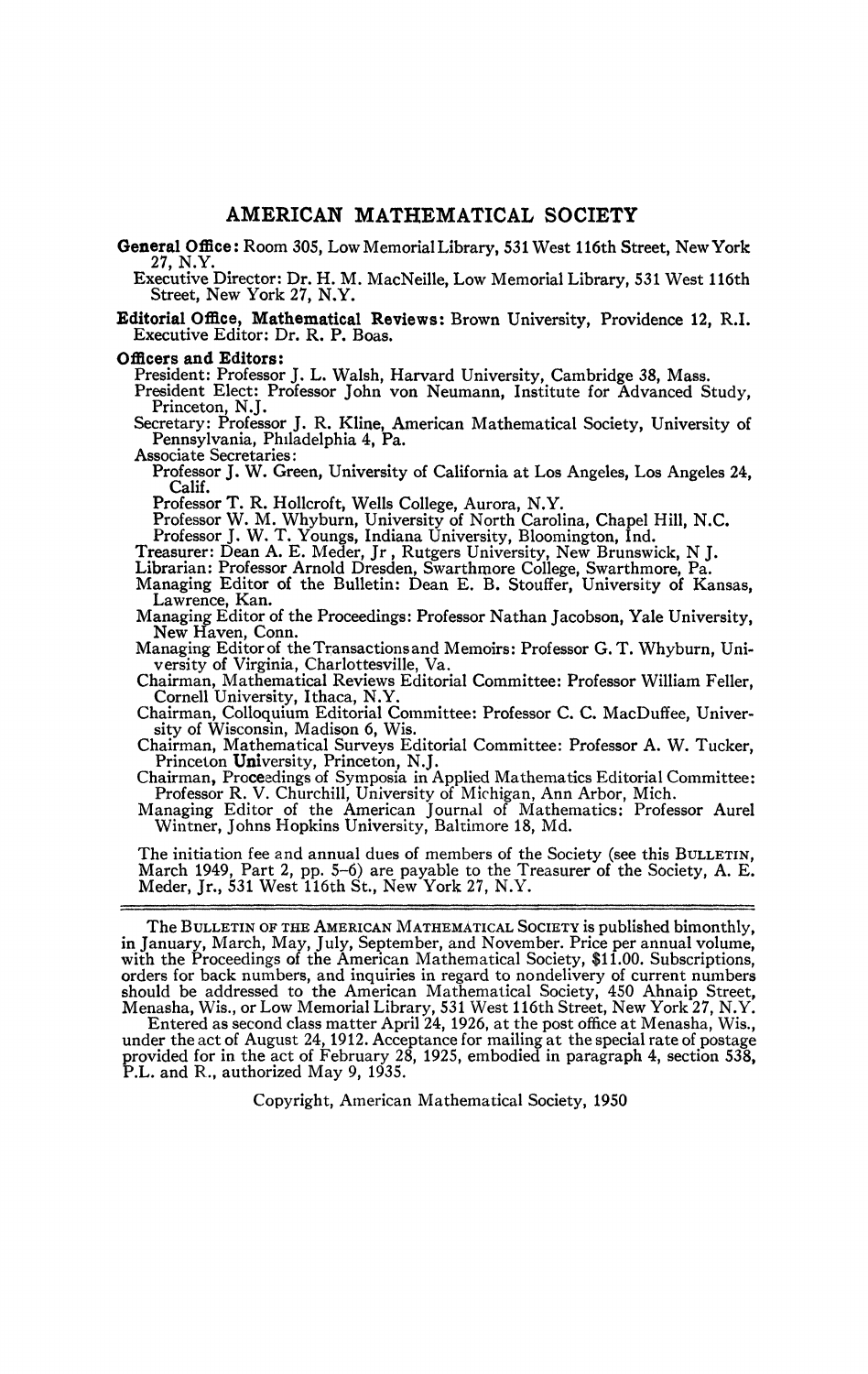## BULLETIN

### **OF THE**

### AMERICAN MATHEMATICAL SOCIETY

**EDITED BY** 

**G. BALEY PRICE ELLIS B. STOUFFER** 

**WITH THE ASSISTANCE OF E. R. LORCH** 

**VOLUME 56 JANUARY TO DECEMBER, 1950** 

**PUBLISHED BY THE SOCIETY MENASHA, WIS., AND NEW YORK**